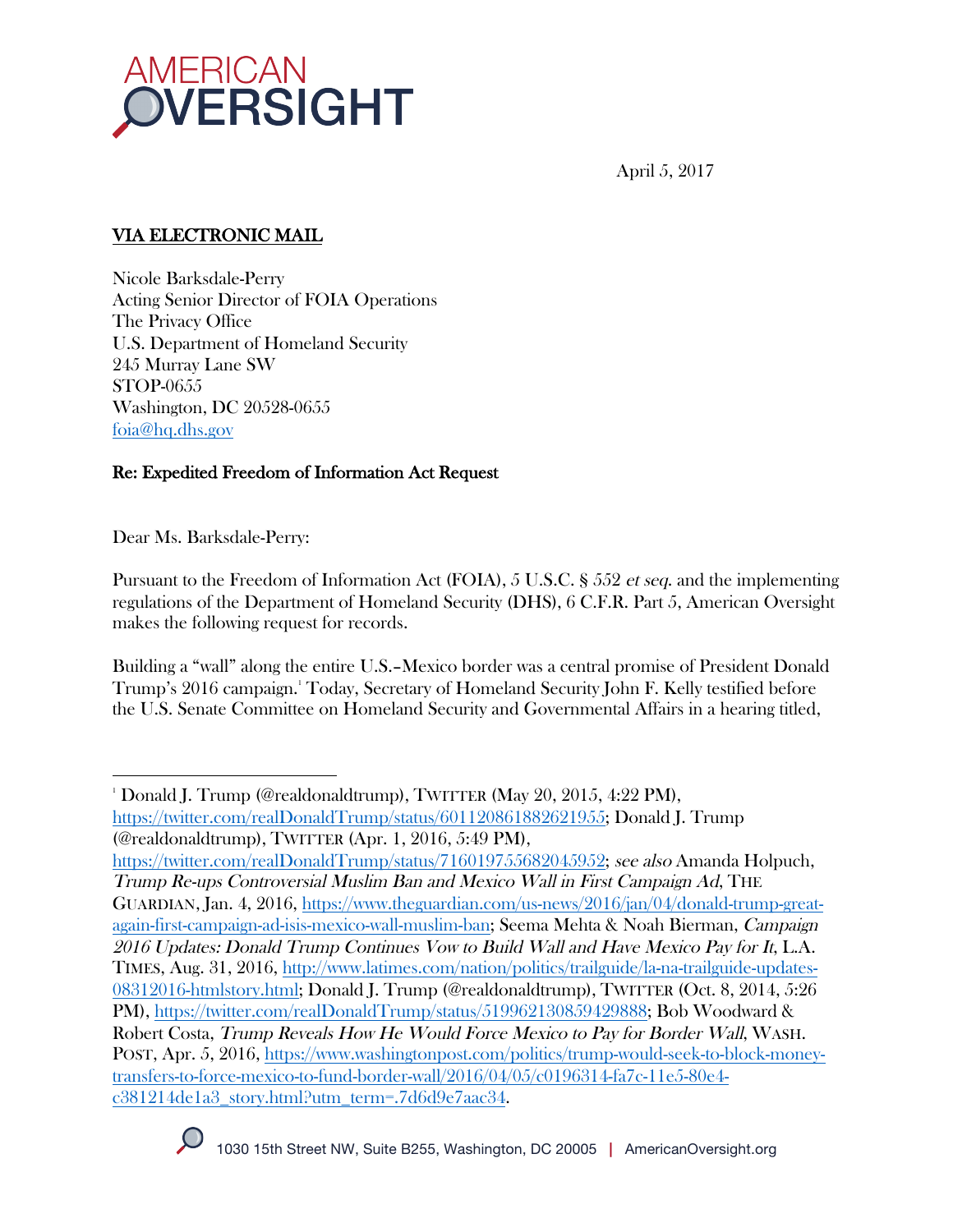"Improving Border Security and Public Safety."<sup>2</sup> Although Mr. Kelly spoke about a range of issues, the subject of Mr. Trump's wall was addressed at length. $^3$  At one point, Mr. Kelly stated explicitly, "It's unlikely that we will build a wall or physical barrier from sea to shining sea."4 Mr. Kelly also addressed the needs of the Border Patrol to effectively do their job, the partnership of the Mexican government in securing the border, and the challenges of a wall along a border that includes national parks and tribal land.5 No answer could be provided on the cost of the wall, and the question of who would pay for the wall did not come up. 6

Given that building the wall was the hallmark issue of Mr. Trump's campaign and the cost estimates of its fulfillment range from  $\$15$  billion<sup>7</sup> to  $\$66.9$  billion,<sup>8</sup> Americans have a significant interest in keeping abreast of developments and cost as this project progresses.

# Requested Records

American Oversight requests that DHS produce the following within twenty business days and seeks expedited review of this request for the reasons identified below:

- 1. Any communications with non-government entities or parties relating to the "requirements analysis" to seek input from DHS field agents. 9
- 2. Any briefing materials prepared for Mr. Kelly regarding his February 1, 2017, visit to McAllen, Texas.<sup>10</sup>

https://www.dhs.gov/news/2017/04/05/written-testimony-dhs-secretary-kelly-senate-committeehomeland-security-and; Border Security and Public Safety, supra note 3.

  $^{\text{\tiny{2}}}$  Improving Border Security and Public Safety, U.S. SENATE COMM. ON HOMELAND SEC. & GOVERNMENTAL AFF., https://www.hsgac.senate.gov/hearings/improving-border-security-andpublic-safety (last visited Apr. 5, 2017).

<sup>&</sup>lt;sup>3</sup> See Border Security and Public Safety, C-SPAN, Apr. 5, 2017, <u>https://www.c-</u> span.org/video/?426451-1/homeland-security-secretary-john-kelly-testifies-border-security.

<sup>4</sup> See id.; see also American Oversight (@weareoversight), TWITTER (Apr. 5, 2017, 10:01 AM), https://twitter.com/weareoversight/status/849623141618003968.

 $^{\circ}$  See Border Security and Public Safety, supra note 3.

 $^{\circ}$  See id.

<sup>&</sup>lt;sup>7</sup> Kate Drew, *This Is What Trump's Border Wall Could Cost*, CNBC (Jan. 26, 2017, 10:00 AM), http://www.cnbc.com/2015/10/09/this-is-what-trumps-border-wall-could-cost-us.html.

 $^{\circ}$  Tal Kopan, *McCaskill to CBP: Will Wall Cost \$70 Billion?*, CNN (Mar. 28, 2017, 4:28 PM), http://www.cnn.com/2017/03/28/politics/border-wall-total-cost-billions-mccaskill/.

 $^{\circ}$  Mr. Kelly referenced the "requirements analysis" in his prepared and delivered testimony at today's hearing. See Written Testimony of DHS Secretary John F. Kelly for a Senate Committee on Homeland Security and Governmental Affairs Hearing Titled "Improving Border Security and Public Safety," U.S. DEP'T OF HOMELAND SEC., Apr. 5, 2017,

 $10^{\circ}$  See Pool Report for Secretary Kelly's Visit to Texas, U.S. DEP'T OF HOMELAND SEC., Feb. 1, 2017, https://www.dhs.gov/news/2017/02/01/pool-report-secretary-kellys-visit-texas.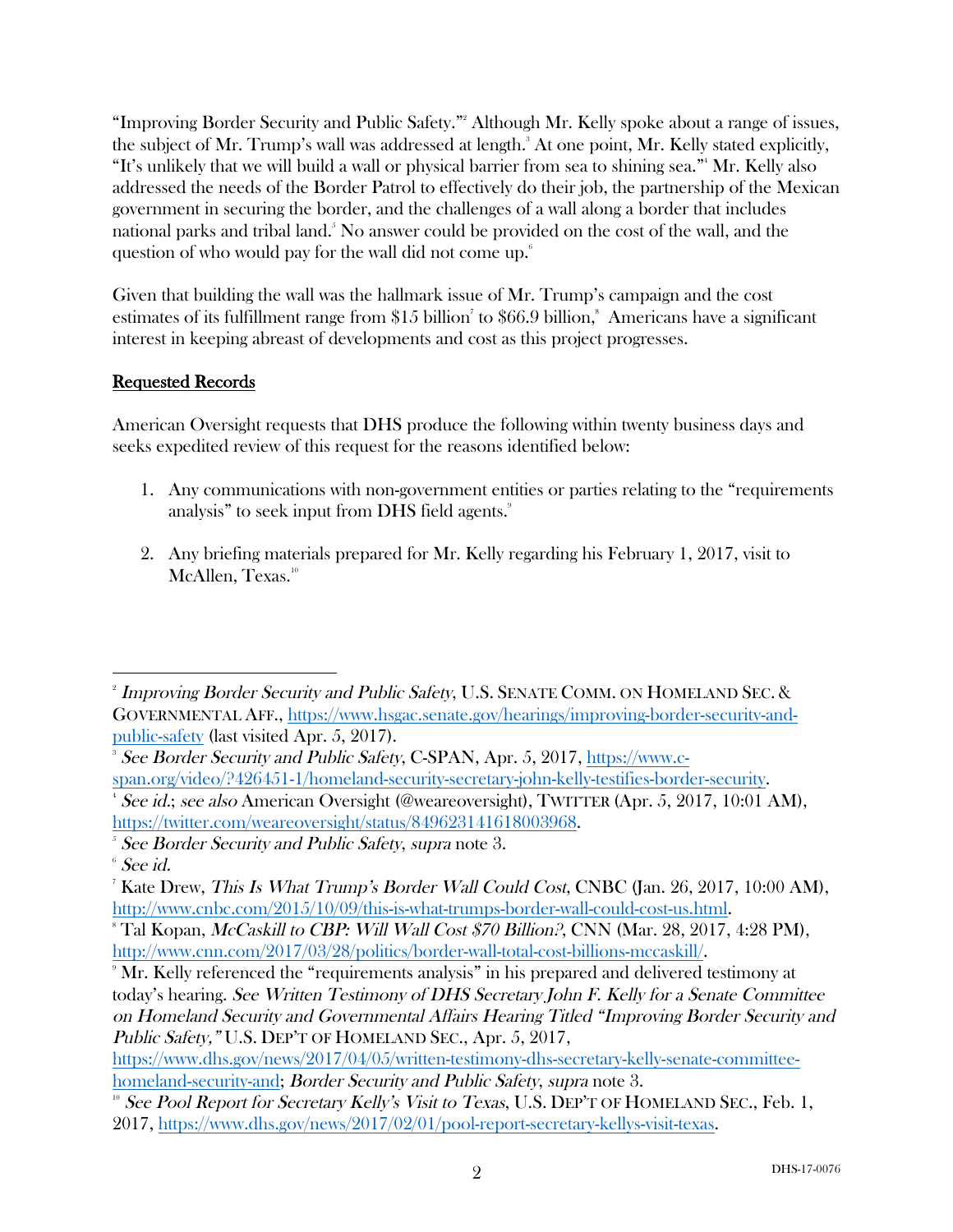- 3. Any communications between Mr. Kelly, or anyone acting on his behalf, with President Enrique Peña Nieto, or anyone acting on his behalf, concerning the wall, fence, or other physical or virtual barrier, and who will pay for it."
- 4. Any materials prepared for Mr. Kelly regarding the Tohono O'odham Nation as it relates to construction of a wall, fence, or other physical or virtual barrier on Tohono land.
- 5. Any communications from Mr. Kelly relating to the length of any proposed or planned physical barrier along the U.S.-Mexico border. Materials responsive to this request would include, but are not limited to, emails from Mr. Kelly stating that the wall will not be the entire length of the border.
- 6. Any recommendations to or final decisions of Mr. Kelly regarding the laws that will or will not be waived under Section 102 of the REAL ID Act.<sup>12</sup>

Please provide all responsive records from January 20, 2017, through the date the search is conducted.

In addition to the records requested above, American Oversight also requests records describing the processing of this request, including records sufficient to identify search terms used and locations and custodians searched and any tracking sheets used to track the processing of this request. If DHS uses FOIA questionnaires or certifications completed by individual custodians or components to determine whether they possess responsive materials or to describe how they conducted searches, we also request any such records prepared in connection with the processing of this request.

American Oversight seeks all responsive records regardless of format, medium, or physical characteristics. In conducting your search, please understand the terms "record," "document," and "information" in their broadest sense, to include any written, typed, recorded, graphic, printed, or audio material of any kind. We seek records of any kind, including electronic records, audiotapes, videotapes, and photographs, as well as letters, emails, facsimiles, telephone messages, voice mail messages and transcripts, notes, or minutes of any meetings, telephone conversations or discussions. Our request includes any attachments to these records. No category of material should be omitted from search, collection, and production.

Please search all records regarding agency business. You may not exclude searches of files or emails in the personal custody of your officials, such as personal email accounts. Records of official business conducted using unofficial systems or stored outside of official files is subject to the Federal Records Act and  $\rm FOIA$ .<sup>13</sup> It is not adequate to rely on policies and procedures that require

 

 $11$  See Readout of Secretary Kelly's Trip to Guatamala and Mexico, U.S. DEP'T OF HOMELAND SEC., Feb. 24, 2017, https://www.dhs.gov/news/2017/02/24/readout-secretary-kellys-trip-guatemalaand-mexico.

<sup>&</sup>lt;sup>12</sup> See American Oversight (@weareoversight), TWITTER (Apr. 5, 2017, 11:34 AM), https://twitter.com/weareoversight/status/849646466939461633.

<sup>&</sup>lt;sup>13</sup> See Competitive Enter. Inst. v. Office of Sci. & Tech. Policy, 827 F.3d 145, 149–50 (D.C. Cir. 2016); cf. Judicial Watch, Inc. v. Kerry, 844 F.3d 952, 955–56 (D.C. Cir. 2016).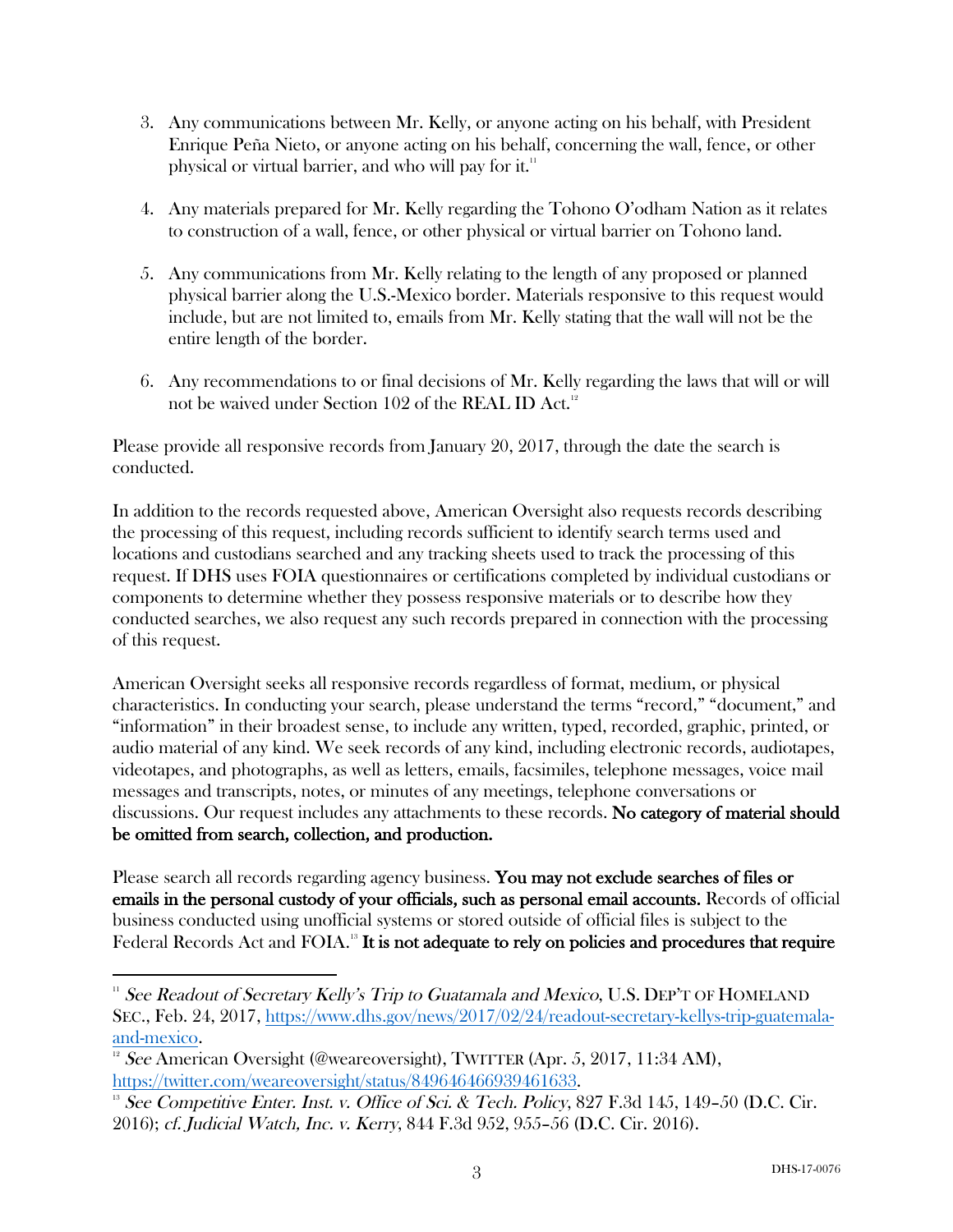#### officials to move such information to official systems within a certain period of time; American Oversight has a right to records contained in those files even if material has not yet been moved to official systems or if officials have, through negligence or willfulness, failed to meet their obligations.<sup>14</sup>

In addition, please note that in conducting a "reasonable search" as required by law, you must employ the most up-to-date technologies and tools available, in addition to searches by individual custodians likely to have responsive information. Recent technology may have rendered DHS's prior FOIA practices unreasonable. In light of the government-wide requirements to manage information electronically by the end of 2016, it is no longer reasonable to rely exclusively on custodian-driven searches.15 Furthermore, agencies that have adopted the National Archives and Records Agency (NARA) Capstone program, or similar policies, now maintain emails in a form that is reasonably likely to be more complete than individual custodians' files. For example, a custodian may have deleted a responsive email from his or her email program, but DHS's archiving tools would capture that email under Capstone. Accordingly, American Oversight insists that DHS use the most up-to-date technologies to search for responsive information and take steps to ensure that the most complete repositories of information are searched. American Oversight is available to work with you to craft appropriate search terms. However, custodian searches are still required; agencies may not have direct access to files stored in .PST files, outside of network drives, in paper format, or in personal email accounts.

Under the FOIA Improvement Act of 2016, agencies must adopt a presumption of disclosure, withholding information "only if  $\dots$  disclosure would harm an interest protected by an exemption" or "disclosure is prohibited by law."16 If it is your position that any portion of the requested records is exempt from disclosure, American Oversight requests that you provide an index of those documents as required under Vaughn v. Rosen, 484 F.2d 820 (D.C. Cir. 1973), cert. denied, 415 U.S. 977 (1974). As you are aware, a Vaughn index must describe each document claimed as exempt with sufficient specificity "to permit a reasoned judgment as to whether the material is actually exempt under FOIA."<sup>17</sup> Moreover, the *Vaughn* index "must describe each document or

 

<sup>&</sup>lt;sup>14</sup> See Competitive Enter. Inst. v. Office of Sci. & Tech. Policy, No. 14-cv-765, slip op. at 8 (D.D.C. Dec. 12, 2016) ("The Government argues that because the agency had a policy requiring [the official] to forward all of his emails from his [personal] account to his business email, the [personal] account only contains duplicate agency records at best. Therefore, the Government claims that any hypothetical deletion of the [personal account] emails would still leave a copy of those records intact in [the official's] work email. However, policies are rarely followed to perfection by anyone. At this stage of the case, the Court cannot assume that each and every work related email in the [personal] account was duplicated in [the official's] work email account." (citations omitted)).

<sup>&</sup>lt;sup>15</sup> Presidential Memorandum—Managing Government Records, 76 Fed. Reg. 75,423 (Nov. 28, 2011), https://obamawhitehouse.archives.gov/the-press-office/2011/11/28/presidentialmemorandum-managing-government-records; Office of Mgmt. & Budget, Exec. Office of the President, Memorandum for the Heads of Executive Departments & Independent Agencies, "Managing Government Records Directive," M-12-18 (Aug. 24, 2012),

https://www.archives.gov/files/records-mgmt/m-12-18.pdf.<br><sup>16</sup> FOIA Improvement Act of 2016 § 2 (Pub. L. No. 114–185).

<sup>&</sup>lt;sup>17</sup> Founding Church of Scientology v. Bell,  $603$  F.2d  $945$ ,  $949$  (D.C. Cir. 1979).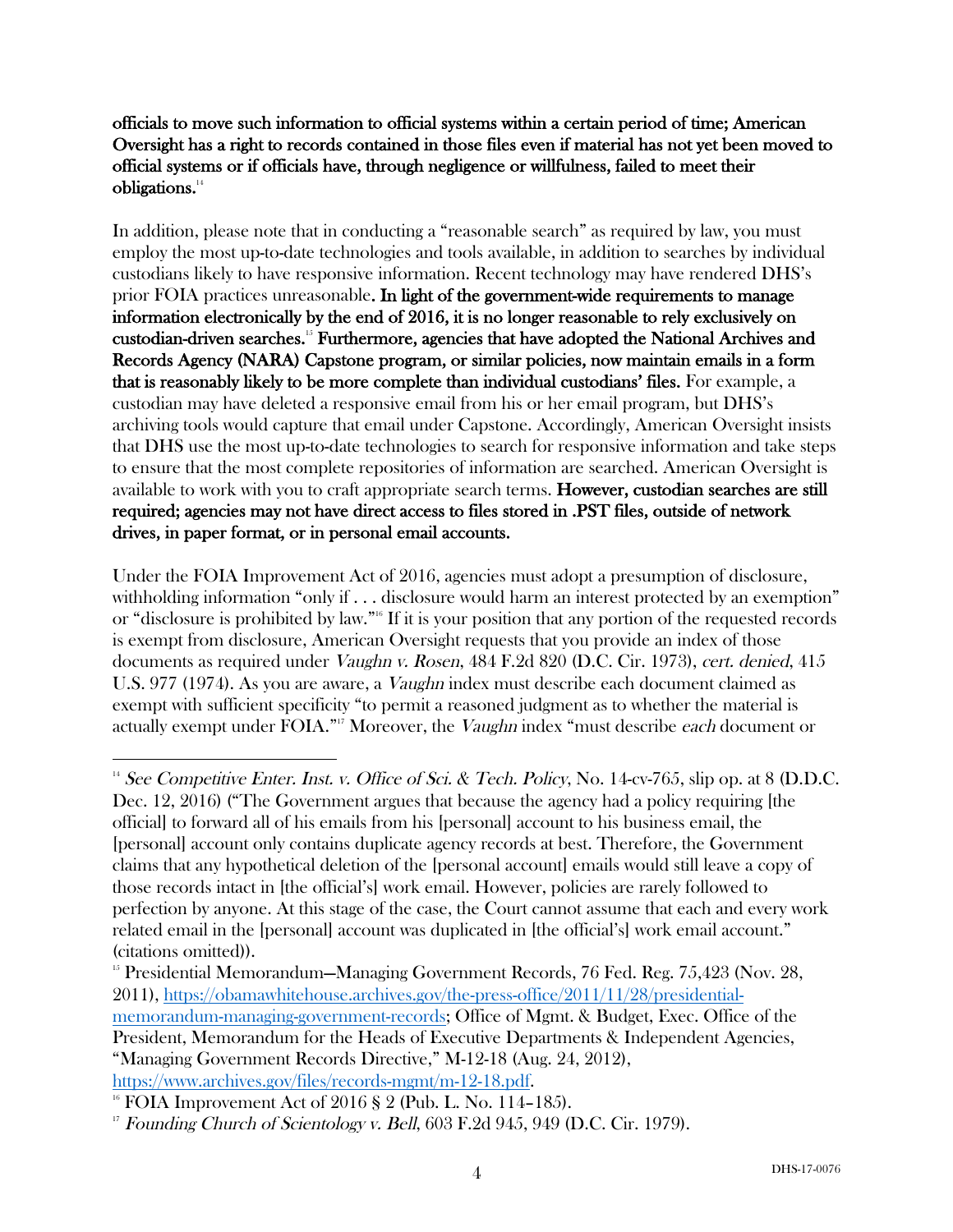portion thereof withheld, and for each withholding it must discuss the consequences of disclosing the sought-after information."18 Further, "the withholding agency must supply 'a relatively detailed justification, specifically identifying the reasons why a particular exemption is relevant and correlating those claims with the particular part of a withheld document to which they apply.'"19

In the event some portions of the requested records are properly exempt from disclosure, please disclose any reasonably segregable non-exempt portions of the requested records. If it is your position that a document contains non-exempt segments, but that those non-exempt segments are so dispersed throughout the document as to make segregation impossible, please state what portion of the document is non-exempt, and how the material is dispersed throughout the document.20 Claims of nonsegregability must be made with the same degree of detail as required for claims of exemptions in a *Vaughn* index. If a request is denied in whole, please state specifically that it is not reasonable to segregate portions of the record for release.

You should institute a preservation hold on information responsive to this request. American Oversight intends to pursue all legal avenues to enforce its right of access under FOIA, including litigation if necessary. Accordingly, DHS is on notice that litigation is reasonably foreseeable.

To ensure that this request is properly construed, that searches are conducted in an adequate but efficient manner, and that extraneous costs are not incurred, American Oversight welcomes an opportunity to discuss its request with you before you undertake your search or incur search or duplication costs. By working together at the outset, American Oversight and DHS can decrease the likelihood of costly and time-consuming litigation in the future.

Where possible, please provide responsive material in electronic format by email or in PDF or TIF format on a USB drive. Please send any responsive material being sent by mail to American Oversight, 1030  $15^{\circ}$  Street NW, Suite B255, Washington, DC 20005. If it will accelerate release of responsive records to American Oversight, please also provide responsive material on rolling basis.

## Fee Waiver Request

In accordance with 5 U.S.C. §  $552(a)(4)(A)(iii)$  and 6 C.F.R. §  $5.11(k)$ , American Oversight requests a waiver of fees associated with processing this request for records. The subject of this request concerns the operations of the federal government, and the disclosures will likely contribute to a better understanding of relevant government procedures by the general public in a significant way.<sup>21</sup> Moreover, the request is primarily and fundamentally for non-commercial purposes.<sup>22</sup>

American Oversight requests a waiver of fees because disclosure of the requested information is "in the public interest because it is likely to contribute significantly to public understanding" of

  $18$  King v. U.S. Dep't of Justice, 830 F.2d 210, 223-24 (D.C. Cir. 1987) (emphasis in original).

<sup>&</sup>lt;sup>19</sup> Id. at 224 (citing Mead Data Central, Inc. v. U.S. Dep't of the Air Force, 566 F.2d 242, 251 (D.C. Cir. 1977)).

 $20$  Mead Data Central, 566 F.2d at 261.

 $21 \text{ } 6 \text{ } C.F.R. \text{ }$  § 5.11(k)(1)(i).

 $22 \text{ } 6 \text{ C.F.R. }$  § 5.11(k)(1)(ii).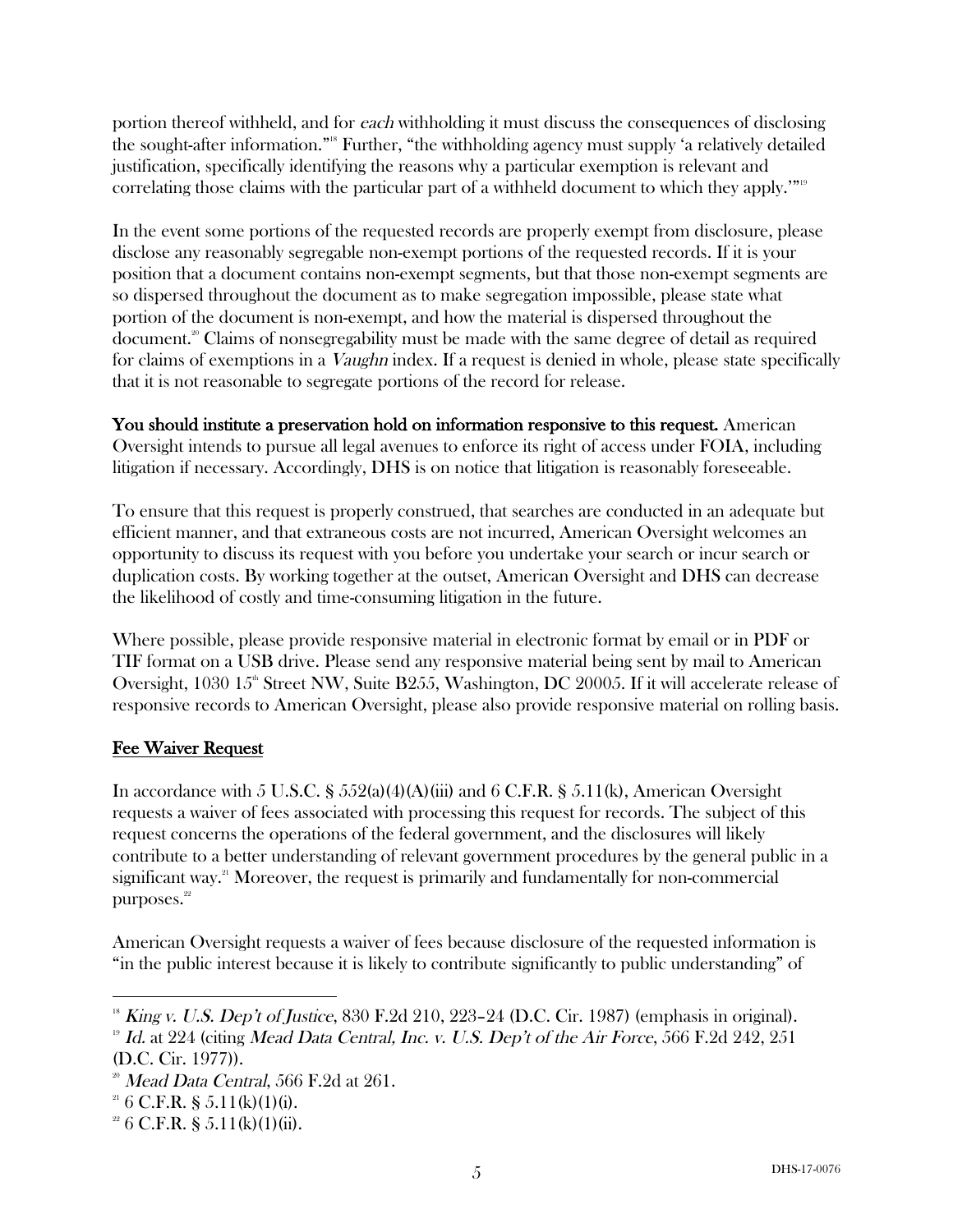government.<sup>23</sup> The requested records will help American Oversight and the general public understand the progress and scope of this mammoth government project. Construction of Mr. Trump's wall resides at an intersection of significant areas of federal policy expertise, including border security, immigration, and procurement. Media coverage of internal DHS reports indicates that the wall could cost \$21.6 billion and take less than four years to procure and build a barrier extending over 1,250 miles.<sup>24</sup> A multi-billion-dollar construction project directed by the federal government and financed with U.S. tax dollars epitomizes a government operation and activity. The requested records about this specific government activity would meaningfully inform the public as to the logistics and scope of this project and significantly enhance the public's understanding of the priorities, constraints, and challenges in building a border wall on such an accelerated timeline.

This request is primarily and fundamentally for non-commercial purposes.<sup>25</sup> As a  $501(c)(3)$ nonprofit, American Oversight does not have a commercial purpose and the release of the information requested is not in American Oversight's financial interest. American Oversight's mission is to promote transparency in government, to educate the public about government activities, and to ensure the accountability of government officials. American Oversight will use the information gathered, and its analysis of it, to educate the public through reports, press releases, or other media. American Oversight will also make materials it gathers available on our public website and promote their availability on social media platforms, such as Facebook and Twitter.<sup>26</sup> This particular FOIA request is part of a public project conducted by American Oversight called "Audit the Wall," where the organization is gathering and analyzing information and commenting on public releases of information related to the administration's proposed construction of a barrier along the U.S.-Mexico border. $27$ 

Accordingly, American Oversight qualifies for a fee waiver.

## Application for Expedited Processing

Pursuant to 5 U.S.C. § 552(a)(6)(E)(1) and 6 C.F.R. § 5.5(e), American Oversight requests that DHS expedite the processing of this request.

 <sup>23</sup> 6 C.F.R. § 5.11(k)(1)(i); 6 C.F.R. § 5.11(k)(2)(i)-(iv).

<sup>&</sup>lt;sup>24</sup> Julia Edwards Ainsley, *Exclusive – Trump Border 'Wall' to Cost \$21.6 Billion, Take 3.5 Years* to Build: Internal Report, REUTERS.COM (Feb. 9, 2017, 10:05 PM),

http://www.reuters.com/article/us-usa-trump-immigration-wall-exclusive-idUSKBN15O2ZN. This may be a significant underestimate of costs, however. After a briefing with U.S. Customs and Border Protection, Senator Claire McCaskill calculated that the wall could cost more than \$66.9 billion. Kopan, *supra* note 8.<br><sup>25</sup> 6 C.F.R. § 5.11(k)(1)(ii); 6 C.F.R. § 5.11(k)(3)(i)-(ii).

 $26$  American Oversight currently has over 10,400 page likes on Facebook, and over 10,100 followers on Twitter. American Oversight, FACEBOOK, https://www.facebook.com/weareoversight/ (last visited Apr. 4, 2017); American Oversight (@weareoversight), TWITTER (last visited Apr. 4, 2017).

 $27$  Audit the Wall, AMERICAN OVERSIGHT, www.auditthewall.org.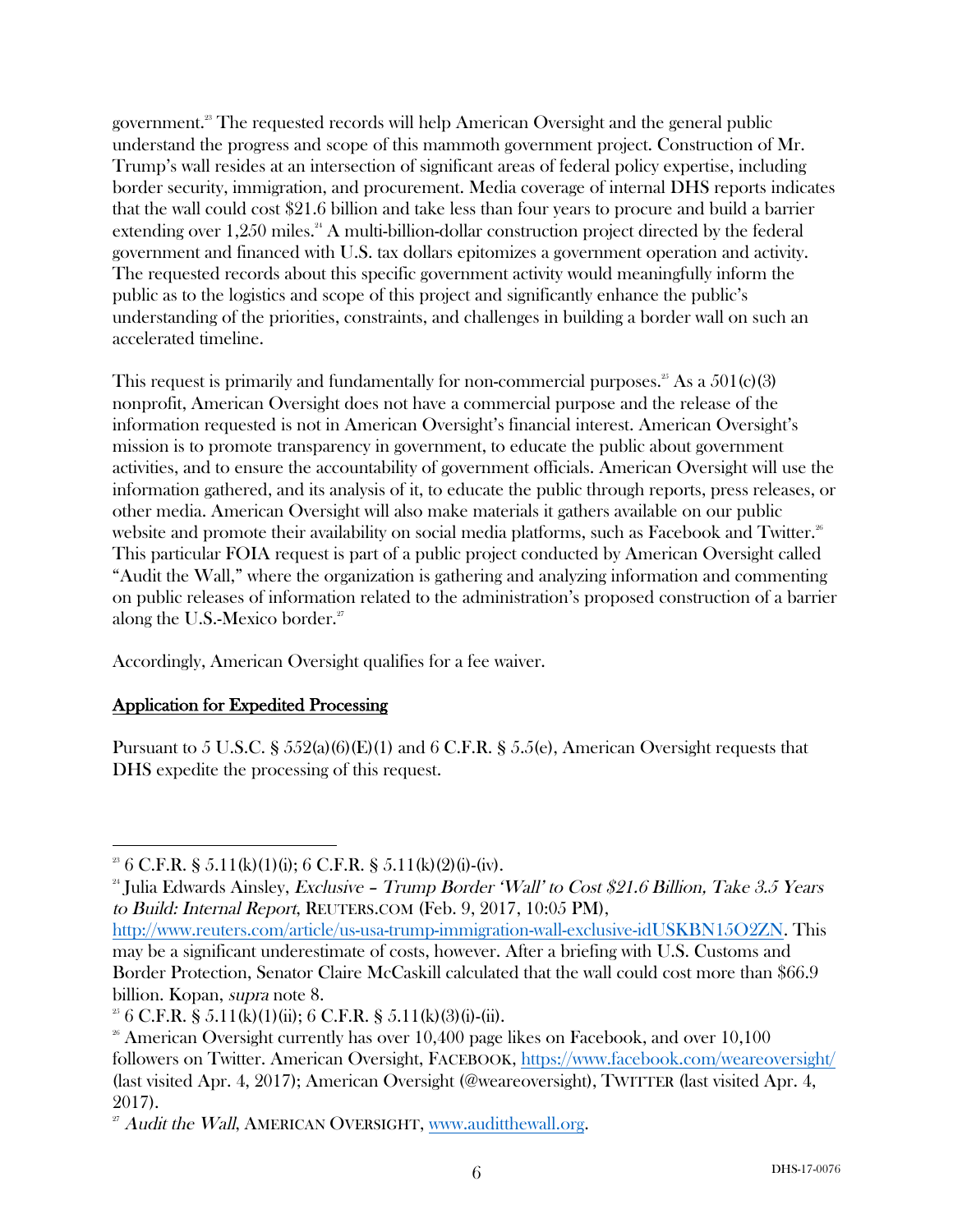I certify to be true and correct to the best of my knowledge and belief, that there is widespread and exceptional media interest and there exist possible questions about the government's integrity, which affect public confidence. News stories about the wall are published on a daily basis.<sup>28</sup> Media reports indicate funding for the wall could begin to be appropriated as soon as this month.<sup>29</sup> Despite not having secured funding, DHS has already issued multiple requests for proposals related to the wall. <sup>30</sup> The administration has been described as moving with "extreme haste" on the procurement process.31 U.S. Customs and Border Protection has said that winning contractors selected to build wall prototypes will be selected by June 1.<sup>32</sup> Mr. Kelly has previously committed to

http://insider.foxnews.com/2017/04/04/mexico-border-wall-bids-due-today-president-trump-illegalimmigration-policy; Morning Edition, *Potential U.S.-Mexico Wall Builder Has Family in the U.S.* Illegally, NPR (Mar. 29, 2017, 5:07 AM), http://www.npr.org/2017/03/29/521884308/potential-u-smexico-wall-builder-has-family-in-the-u-s-illegally; William R. Rhodes, U.S. Risks Alienating Mexico, FIN. TIMES, Mar. 31, 2017, https://www.ft.com/content/11d07970-1626-11e7-80f4- 13e067d5072c; Alex Veiga, Who Would Gain from Trump's Border Wall?, DETROIT NEWS, Apr. 1, 2017, http://www.detroitnews.com/story/news/nation/2017/04/01/border-walltrump/99907624/.

FED. BUS. OPPORTUNITIES, Solicitation No. HSBP1017R0022,

 

https://www.fbo.gov/index?s=opportunity&mode=form&id=6d883f07a72d10347a0304089f00f1eb &tab=core&\_cview=1 (last visited Apr. 4, 2017); FED. BUS. OPPORTUNITIES, Solicitation No. HSBP1017R0023,

https://www.fbo.gov/index?s=opportunity&mode=form&id=5eb4c7553ad9aeb62ad3ecf7f216ef3c& tab=core& cview=1 (last visited Apr. 4, 2017). See, e.g., Dan Frosch, Bidding Process for U.S. Border-Wall Construction Begins, WALL ST. J., Mar. 18, 2017,

https://www.wsj.com/articles/bidding-process-for-u-s-border-wall-construction-begins-1489869241; Margaret Hartmann, Trump's 'Big, Beautiful' Border Wall Threatened by Political Reality, NEW YORK (Mar. 10, 2017, 4:34 AM), http://nymag.com/daily/intelligencer/2017/03/trumps-border-

wall-threatened-by-political-reality.html.<br><sup>31</sup> Kriston Capps, *Almost 200 Firms Have Bid to Build Trump's Border Wall*, GOV'T EXEC., Feb. 28, 2017, http://www.govexec.com/contracting/2017/02/almost-200-firms-have-bid-build-trumpsborder-wall/135754/ ("The extreme haste of the government's procurement process is matched only by the breakneck speed with which the government plans to build the wall.").

<sup>32</sup> Elliot Spagat, *Border Wall Contractors Brace for Hostile Environment*, ASSOCIATED PRESS, Apr. 4, 2017, https://apnews.com/0ebfb4522e734425b5e1ff60998da158/Border-wall-contractorsbrace-for-hostile-environment.

<sup>&</sup>lt;sup>28</sup> See, e.g., Associated Press, Trump Calls for Cuts on Medical Research and Infrastructure to Pay for the Wall, FORTUNE, Mar. 28, 2017, http://fortune.com/2017/03/29/trump-budget-cuts-mexicowall/; Alicia A. Caldwell, *Trump's Border-Wall Proposal Faces Many Obstacles*, WASH. POST, Mar. 26, 2017, https://www.washingtonpost.com/politics/congress/trumps-border-wall-proposalfaces-many-obstacles/2017/03/26/9c11e914-121d-11e7-bb16-

<sup>269934184168</sup>\_story.html?utm\_term=.ebf7e99d69ad; Fox & Friends, Bids to Build President Trump's Border Wall Due Today, FOXNEWS INSIDER (Apr. 4, 2017, 7:59 AM),

 $^{29}$  Manu Raju et al., Trump Asking Congress, not Mexico, to Pay for Border Wall, CNN.COM (Jan. 6, 2017, 2:11 PM), http://www.cnn.com/2017/01/05/politics/border-wall-house-republicans-

donald-trump-taxpayers/.<br><sup>30</sup> FED. BUS. OPPORTUNITIES, Solicitation No. 2017-JC-RT-0001, https://www.fbo.gov/index?id=f61a85538f383ec3ed9cac3c9e21d6f1 (last visited Apr. 4, 2017);